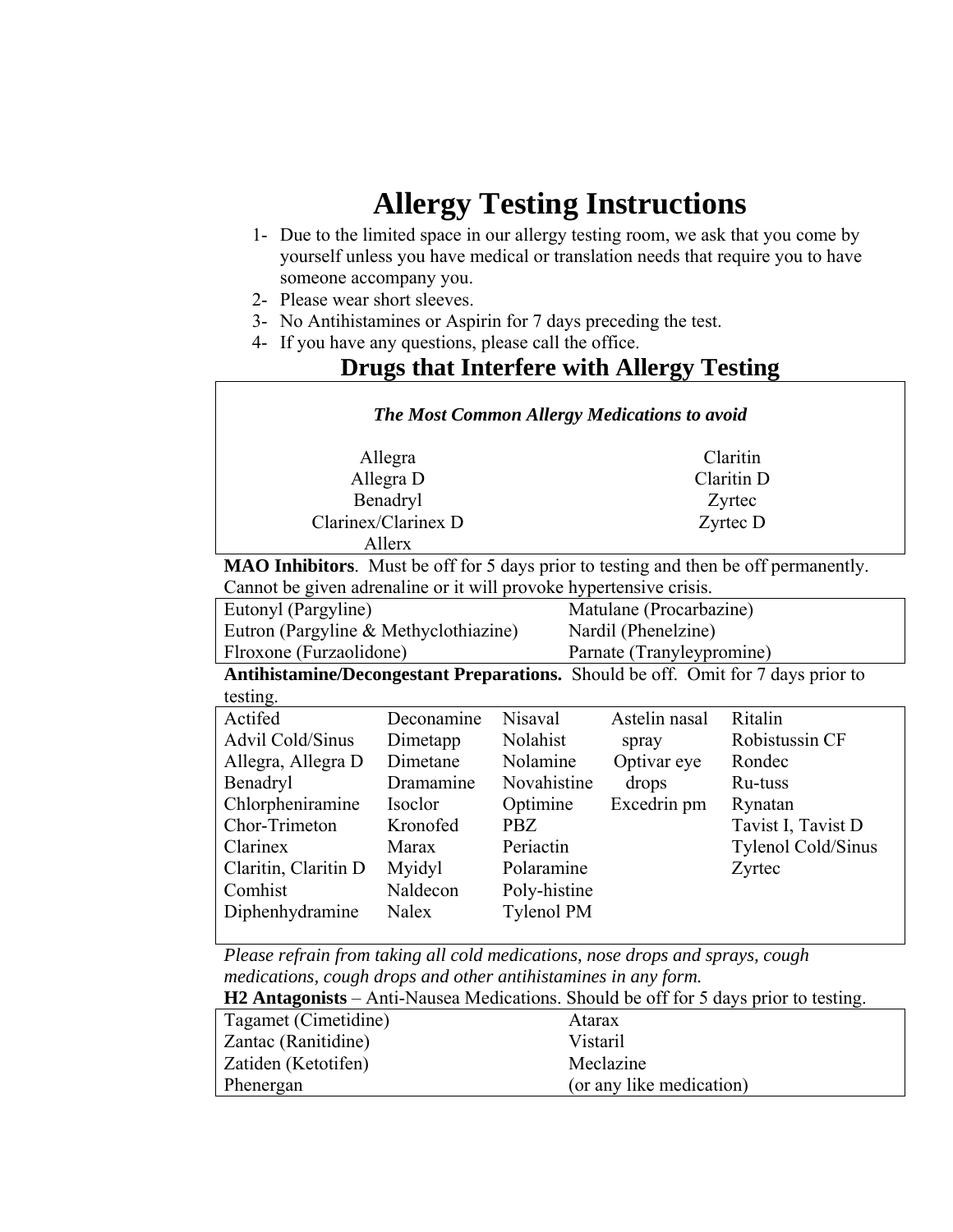## **Allergy Testing Instructions**

**Beta Blockers** – should be off for 5 days prior to testing and then permanently for immunotherapy treatment.

| Betapace (Sotalol)              | Normodyne (Labetolol HCL)             |
|---------------------------------|---------------------------------------|
| Blocarden (Timolol Maleate)     | Normozide (Labetolol & HCTZ)          |
| Brevibloc (Esmolol HCL)         | Sectral (Acebutolol HCL)              |
| Cartrol (Carteolol HCL)         | Tenoretic (Atenolol & Chlorthalidone) |
| Corgard (Nadolol)               | Tenormin (Atenolol)                   |
| Corzide (Nadolol & HCTZ)        | Timolide (Timolol & HCTZ)             |
| Inderal (Propraolol)            | Toprol XL (Metaprolol Succinate)      |
| Inderid (Propranolol $& HCTZ$ ) | Trandate (Labetolol HCL)              |
| Kerlone (Betaxolol HCL)         | Visken (Pindolol)                     |
| Levatol (Penbutolol Sulfate)    | Zebeta (Bisoprolol                    |
| Lopressor (Metoprolol Tartrate) | Ziac (Bisoprolol $& HCTZ$ )           |

**Trycyclic Antidepressants** – Must be off 3-6 weeks prior to skin testing and then may continue for immunotherapy.

*The patient must be weaned by the prescribing doctor and substitute with another drug if desired. Patient must do this under doctor's supervision or severe depression could result.* 

| Adapin (Doxepin HCL)              | Meravil (Amitriptyline)               |
|-----------------------------------|---------------------------------------|
| Apo-Trimip (Trimipramine Maleate) | Pamelor (Nortriptyline HCL)           |
| Asendin (Amoxapine)               | Rolavil (Amitriptyline)               |
| Aventyl (Nortriptyline HCL)       | Sinequan (Doxepin HCL)                |
| Elavil (Amitriptyline)            | Surmontil (Trimipramine Maleate)      |
| Endep (Amitriptyline)             | Trofanil PM (Impramine HCL & Pamoate) |
| Emitrip (Amitriptyline)           | Trazodone (Desyrel                    |
| Endlil (Amitriptyline)            | Triadapin (Doxepin HCL)               |
| Etrafon (Combination Drug)        | Trialic (Combination Drug)            |
| Impril (Imipramine HCL)           | Tripramine (Imipramine HCL)           |
| Levate (Amitriptyline)            | Triptil (Protriotyline HCL)           |
| Limbitrol (Combination Drug)      | Vivactil (Pritroptyline HCL)          |